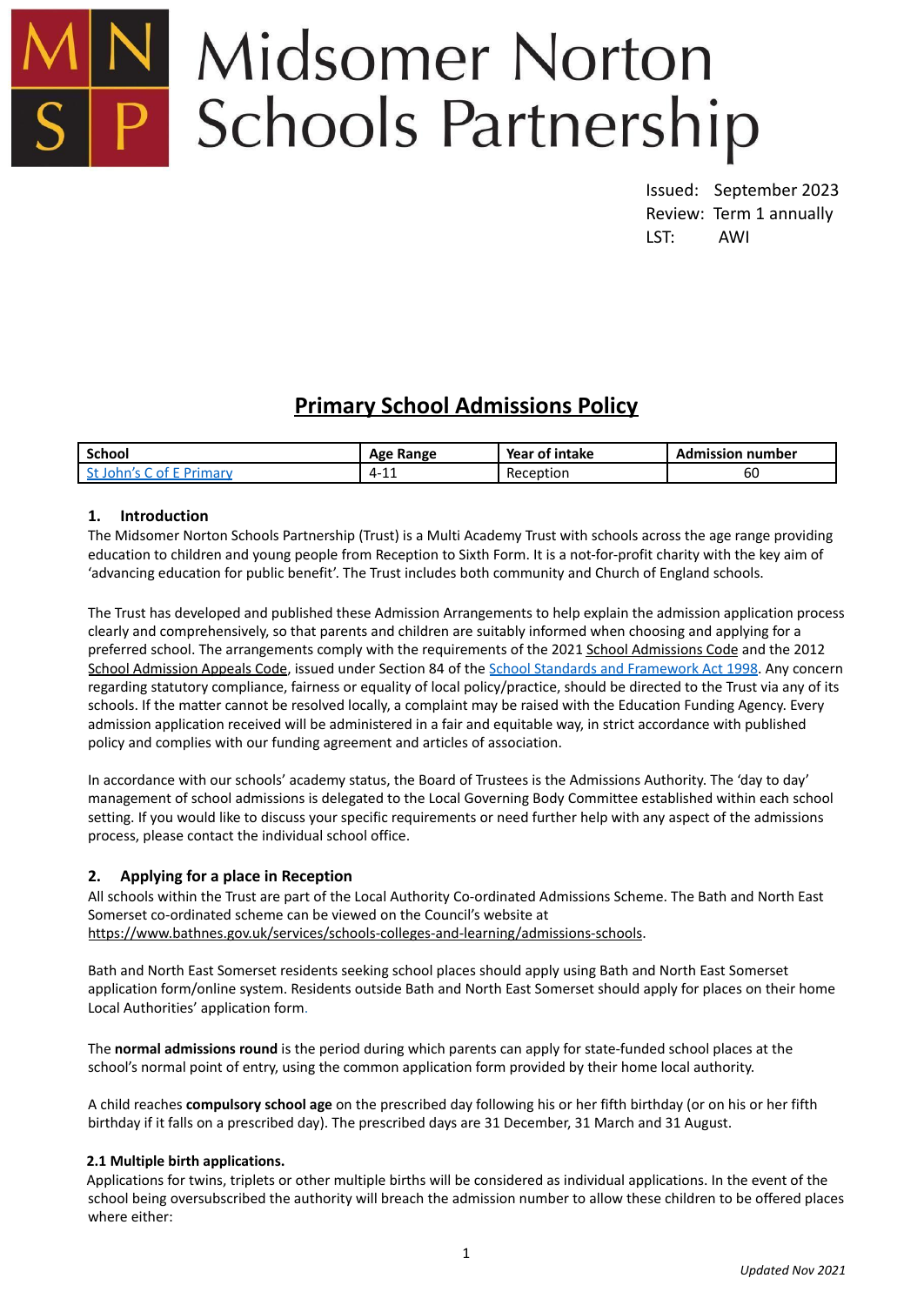- A child from a multiple birth has qualified for the last available place within the admission number but the other child(ren) from that multiple birth have not qualified for a place.
- A child from a multiple birth has had a place named at that school as part of their Education, Health and Care Plan (EHC) during the normal admissions round but the other child(ren) from that multiple birth have not qualified for a place.

#### **2.2 Application deadlines:**

Reception place applications must be received by midnight on  $15<sup>th</sup>$  January 2023 directcly to your home local authority. You should express your preference for up to 5 state-funded schools, in rank order.

#### Please note, pupils already attending a nursery provision on the school site will not transfer automatically into the *main school. A separate application must be made for a place in reception.*

Any applications received after the above deadlines will not be administered until all on time applications have been processed, at which point there may no longer be a place available at the school.

#### **2.3 Late applications**

Any late applicants should complete their home LA's common application form and return it to their home LA as soon as possible. In line with agreed co-ordinated admission procedures the school will be informed of any late applications received.

# **3 Educational Health and Care Plan (EHCP)**

The Special Educational Needs Code of Practice requires the Admission Authority to admit any children with an Educational Health and Care Plan (EHCP) naming the school. Children with an Educational Health and Care Plan will be dealt with through the SEND Code of Practice and their placement is determined through the statutory assessment process or an annual review of their EHCP. All schools are consulted before being named on a pupil's Educational Health and Care Plan and schools have the opportunity to draw attention to any difficulties arising from oversubscribed year groups. If a school is named on an Educational Health and Care Plan this will take priority over the Admissions Criteria, although, wherever possible the place will be offered within the Admission Number for the school. Parents/Carers who wish to transfer their child from a setting named in the Education Health and Care Plan must seek approval to do so via the Local Authority that issued the plan before applying for an In-Year transfer.

#### **4 Home Address & Families moving into the area including from outside of the UK**

The child's normal permanent home address where he or she lives with his or her parents or legal guardians for more than 2.5 school days per week will be used to decide where the child lives. Temporary addresses cannot be used to obtain school places. If parents or carers plan to move, documentary evidence will be required and in order for address changes to be taken into account in the first round of allocations made on 16 April (Reception) the appropriate documentary evidence should be sent to the LA and received by the closing date of 15 January (Reception). However, if details of a change of address that will occur after the closing date (and before the start of term 1) is received with the appropriate documentary evidence by 27 January (Reception) i.e. before the LA has sent details of applications to other councils, it will be considered in the first round of applications. **In all cases, it is the responsibility of the applicant to make sure the LA has received the documentary evidence.**

Examples of evidence that may be acceptable to determine a child's address are: -

- A solicitor's letter confirming exchange of contracts and completion date for a property which is being purchased or a property which is being sold.
- A copy of a signed rental agreement or a solicitor's letter if moving to a council or rented property and proof of your sale or Notice to Quit on your current/previous property.
- A copy of a council tax bill or utility bill such as water, gas or electricity in your name for your newly owned or rented property together with proof of your sale or Notice to Quit on your current/previous property.
- Child benefit paperwork if in receipt.
- If you are moving in with a relative a letter from them will be required confirming the date you will be moving in together with a copy utility bill showing their name and address. A solicitor's letter will also be required confirming that completion of contracts has taken place on your sale or Notice to Quit on your current/previous property.
- In the case of children of UK Service Personnel or Crown Servants returning from overseas, with a confirmed posting to the area an official letter declaring the relocation date and a Unit postal address or quartering area address should be provided.
- In the case of overseas children evidence of right of abode and conditions of immigration should be provided\*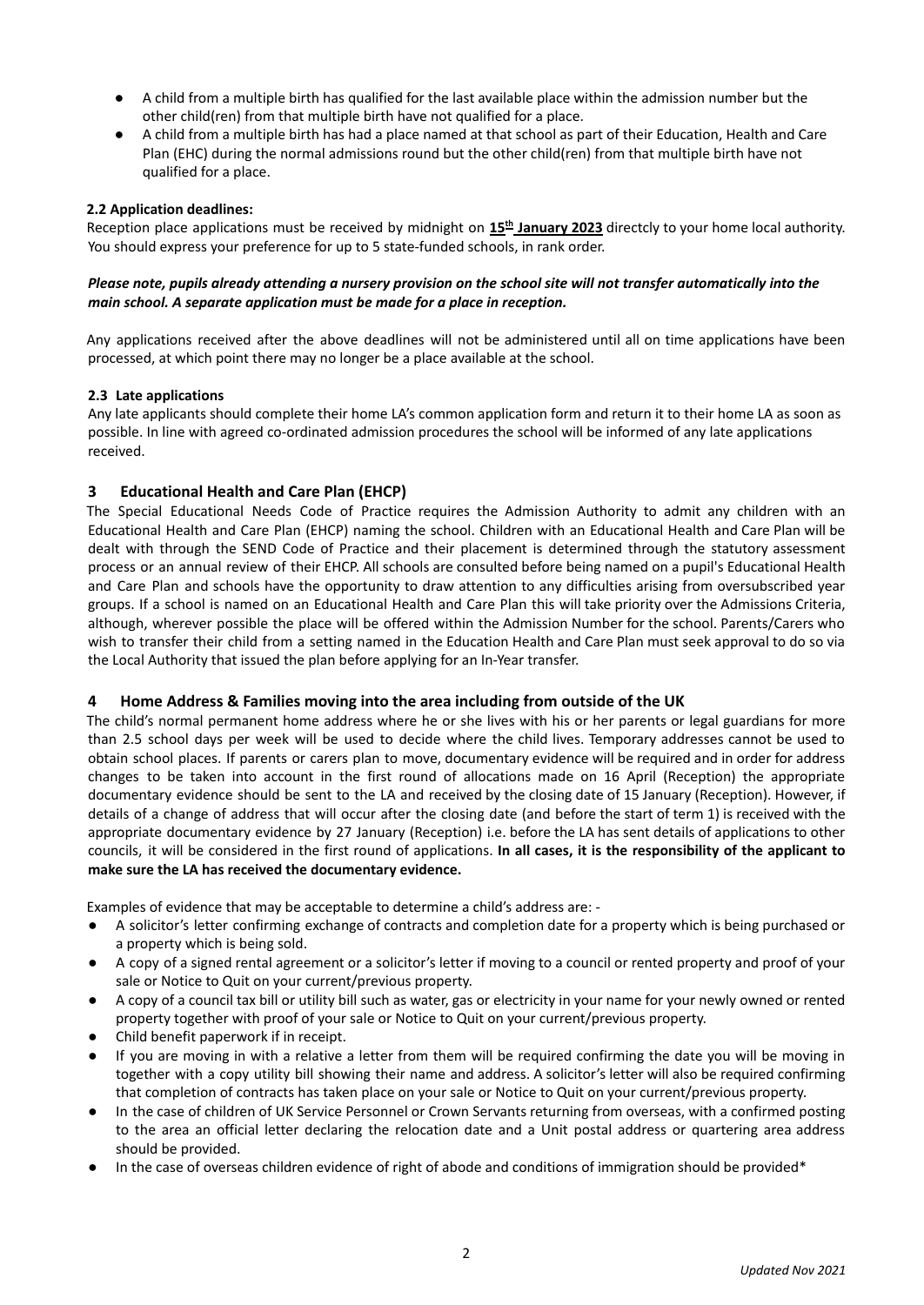The Admissions Authority reserves the right to investigate home addresses and may ask applicants to supply further evidence of the home address. This may include Council Tax, Electoral Roll, Utility Bills, GP registration, and Child Benefit records. An application or place allocated on the basis of fraudulent information may be withdrawn.

\*Parents who are not UK or Irish nationals should check they, and their children, have a right to reside in the UK before applying for a school place in England. The following DfE process guidance will be followed by the school and Local *authority in the case of applications from overseas <https://www.gov.uk/guidance/schools-admissions-applications-from-overseas-children> .*

# **5 Allocation of Places**

5.3 Each Primary school has an **agreed admission** number for entry into reception as per the grid on page 1.

# **5.4 Oversubscription criteria**

All children whose education, health and care (EHC) plans name the school will be admitted before any other places are allocated.

If the school is not oversubscribed, all applicants will be offered a place. In the event of oversubscription (more applications received than places available) each school will refer to their specific oversubscription criteria in order until all places are filled.

All schools will set the highest priority to looked after children and all previously looked after children who apply for a place at *the school.*

#### *Looked after children:*

*Children who, at the time of making an application to a school, are:*

- *● In the care of a local authority, or*
- *● Being provided with accommodation by a local authority in exercise of its social services functions*

# *Previously looked after children:*

*Children who were looked after, but ceased to be so because they:*

- *● Were adopted under the Adoption Act 1976 or the Adoption and Children Act 2002, or*
- *● Became subject to a child arrangements order, or*
- *● Became subject to a special guardianship order*

This includes children who appear to have been in state care outside of England and have ceased to be in state care *due to being adopted.*

The admission application ranking exercise may indicate that the Admission Number/limit is reached part way through a specific criterion. In these circumstances, the ranked order for applications satisfying this 'cut off' criterion and any lower placed criterion will be determined by calculating the straight-line distance between each child's home and the main entrance to the school. This will determine the priority order for these applications.

In all cases, distances will be measured in a direct line from the address point of the child's home address to the address point of a school as defined by the Local Land & Property Gazeeter (LLPG). Measurements will be determined using the Local Authority's GIS computerised mapping system. The GIS system used within this LA would not be able to calculate a staircase measurement in the case of multi-level dwellings. If the distance between two children's homes and the school is exactly the same then a random allocation would be used for any such cases.

#### **5.5 Applying a tie breaker**

In the case of 2 or more applications that cannot be separated by the oversubscription criteria outlined above, the school will use random allocation as a tie breaker to decide between applicants. This process will be independently verified.

#### **5.6 Challenging behaviour**

We will not refuse to admit a child on behavioural grounds in the normal admissions round or at any point in the normal year of entry. We may refuse admission in certain cases where the specific criteria listed in the School Admissions Code (paragraph 3.8) apply, i.e. where section 87 of the School Standards and Framework Act 1998 is engaged.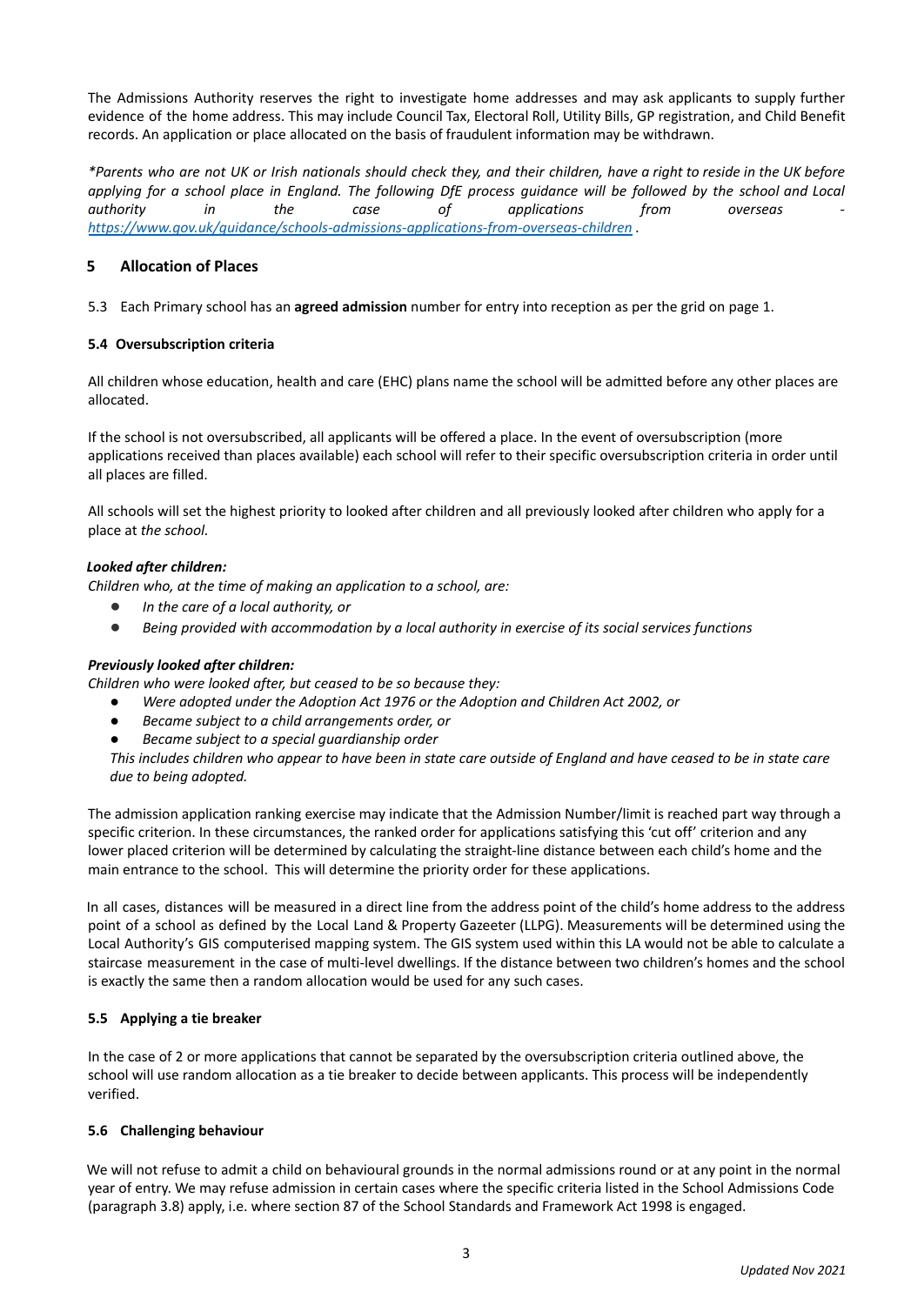We may refuse admission for an in-year applicant for a year group that isn't the normal point of entry, only in such a case that we have good reason to believe that the child may display challenging behaviour that may adversely affect the provision we can offer. In this case, we will refer these pupils to the Fair Access Protocol. We will not refuse admission on these grounds to looked after children, previously looked after children and children with EHC plans naming the school.

#### **5.6 Fair Access Protocol**

We participate in the Bath & North East Somerset Fair Access Protocol. This helps ensure that all children, including those who are unplaced and vulnerable, or having difficulty in securing a school place in-year, get access to a school place as quickly as possible. Bath and North East Somerset Local Authorrity Fair Access Protocol can be fould [HERE](https://beta.bathnes.gov.uk/fair-access-education-protocol)

#### **6 Deferred entry to Reception**

While a child is below compulsory school age (5), the parent/carer may choose to defer their child's entry to school until later in the school year. However, he/she cannot defer beyond the point at which the child reaches statutory school age or beyond the start of the last term in the school year.

A child that turns 5 between:

- 1 September and 31 December must be in school from the beginning of the spring term.
- 1 January and 31 March must be in school from the start of the summer term.
- 1 April and 31 August (summer-born) must be in school from the start of the autumn term.

A parent of a 'summer born' child entitled to start school in September 2023, may choose to delay his/her entry to school until September 2024, where the parent considers this arrangement to be in the best educational interests of the child. The parent may also choose to apply for the reception year in September 2024 rather than year 1. Please note: Although the Admission Authority may agree to a 'delayed entry' application being submitted for a reception place in September 2024, there can be no indication given as to whether a place will be available until the 2024 'normal admissions round' allocation exercise is complete. The following process will apply:

The parent must submit an application to the home local authority during the 2023 'normal admissions round', making it clear in the text box on the application form that he/she wishes to delay the child's entry until September 2024. Where the intention is for the child to start with the 2024 reception cohort, this must also be clearly stated on the form. The Admission Authority will formally note the parent's instruction and will consider the request. If a request to delay is approved, parent/carers will have their application withdrawn and effectively, the child will no longer be part of the 2023 'normal admissions round'.

The parent(s) must then wait and make an entirely new application as part of the 2024 'normal admissions round' in accordance with the application process described in the home local authority 2023 Composite Prospectus document. This will be made available by the local authority on  $12^{th}$  September 2023. The parent should also take account of the 2024/25 Admission Arrangements applying to the school.

If the school is undersubscribed with reception applications for September 2024, the applicant will receive the offer of a place, without condition, for his/her child on or around 16<sup>th</sup> April 2024. If the school is oversubscribed with applications for September 2024, the published oversubscription criteria will be applied in order to rank all the applications received (including delayed entry applications) and identify a priority for the offer of available reception places. Whether a place can be offered will depend on the outcome of the 2024 application ranking exercise.

If the September 2024 reception application is refused, the right of appeal will apply.

If a parent delays a child's entry until 2024 and decides that the child should join Year 1 rather than reception, he/she will need to make an in-year application within six school weeks of the place being required.

# **7 Admission of children outside their normal age group**

Parents are entitled to request a place for their child outside of their normal age group. The Schools LGB Committee will consider applications for delayed or accelerated entry in cases where parents would like their child to be admitted to a year group either side of their chronological age group. The reasons for the request must be fully explained and included with the application form.

Decisions on requests for admission outside the normal age group will be made on the basis of the circumstances of each case and in the best interests of the child concerned. In accordance with the School Admissions Code, this will include taking account of: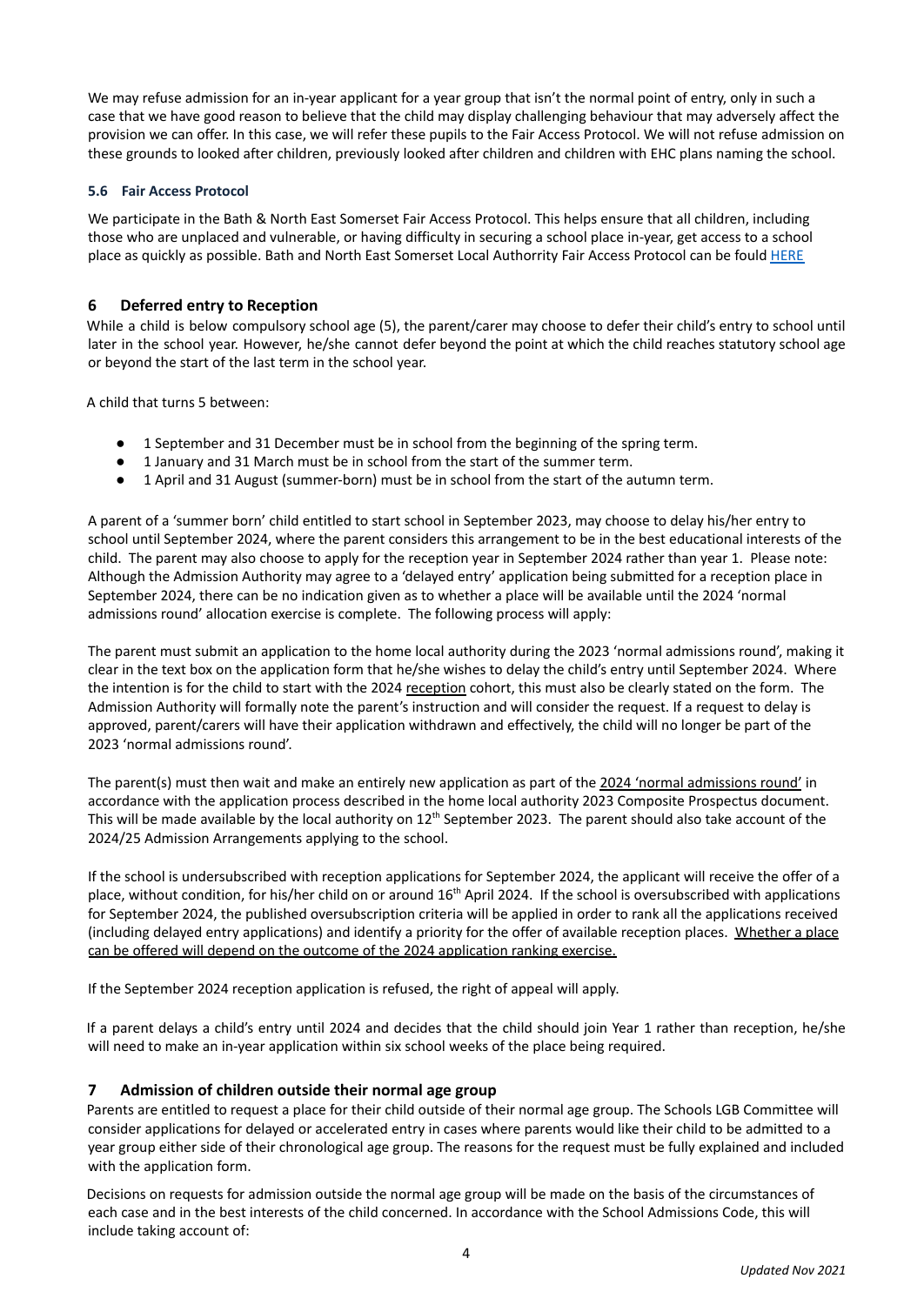- Parents' views
- Information about the child's academic, social and emotional development
- Where relevant, their medical history and the views of a medical professional
- Whether they have previously been educated out of their normal age group
- Whether they may naturally have fallen into a lower age group if it were not for being born prematurely
- The headteacher's views

Wherever possible, requests for admission outside a child's normal age group will be processed as part of the main admissions round. They will be considered on the basis of the admission arrangements laid out in this policy, including the oversubscription criteria listed in section 5. Applications will not be treated as a lower priority if parents have made a request for a child to be admitted outside the normal age group.

Parents will always be informed of the reasons for any decision on the year group a child should be admitted to. Parents do not have a right to appeal if they are offered a place at the school but it is not in their preferred age group.

#### **8 In Year Admissions (i.e. all applications for existing year groups)**

All In-Year applications must be made directly to the school using the application form which is available to download from the school website or as a paper copy from the School Office. If no form is submitted the Local Governing Body/Trust will not be able to process the application. As is the case in the normal admissions round, all children whose EHC plans name the school will be admitted. Likewise, if there are spaces available in the year group you are applying for, your child will be offered a place.

If there are no spaces available at the time of your application, your child's name will be added to a waiting list for the relevant year group. When a space becomes available, it will be filled by one of the pupils on the waiting list in accordance with the school specific oversubscription criteria listed. Priority will not be given to children on the basis that they have been on the waiting list the longest.

Applications for in-year admissions should be sent for the attention of the Admissions Officer at the School where they are applying for a space. Parents will be notified of the outcome within 10 school days of an in-year application and confirm in writing within 15 school days.

If a place is offered, the applicant will be asked to confirm acceptance in writing within ten school days of receipt, following which the place will remain available for 28 school days from the date of the decision letter. If the child concerned is not attending school after this time frame, the Admissions Committee will write to the original applicant with a view to withdrawing the offer.

# **9 Right of Appeal**

Parents who are unsuccessful in their application for a place at the school have the right to appeal to an Independent Appeal Panel. Further information concerning how to appeal will be explained in the decision letter or found on the Local Authority website

<https://www.bathnes.gov.uk/services/schools-colleges-and-learning/admissions-schools/admissions-appeals>

The Independent Appeal Panel's decision is legally binding for all parties concerned. Appeals should be submitted in writing within 20 school days from the date of notification that their application was unsuccessful *(during coronavirus (until 30 th September 2022), this is now at least 28 calendar days' written notice).*

Where there is concern that the appeal process has not been properly administered in accordance with the 2012 [School](https://assets.publishing.service.gov.uk/government/uploads/system/uploads/attachment_data/file/275897/school_admission_appeals_code_1_february_2012.pdf) [Admission](https://assets.publishing.service.gov.uk/government/uploads/system/uploads/attachment_data/file/275897/school_admission_appeals_code_1_february_2012.pdf) Appeals Code, a complaint may be raised with the Education and Skills Funding Agency for further consideration.

#### **10 Waiting List**

Parents/Carers who make a formal appeal will have their child's name kept on a waiting list for any places which may become available at their preferred school. They may also ask for their child to remain on the waiting list without making a formal appeal. Any places which do become available will be reallocated using the specific school Admissions Criteria, taking into account those parents who have asked to remain on the waiting list or who have lodged a formal appeal together with any late applications received. However, children who are the subject of a direction by a local authority to admit or who are allocated to a school in accordance with a Fair Access Protocol must take precedence over those on a waiting list.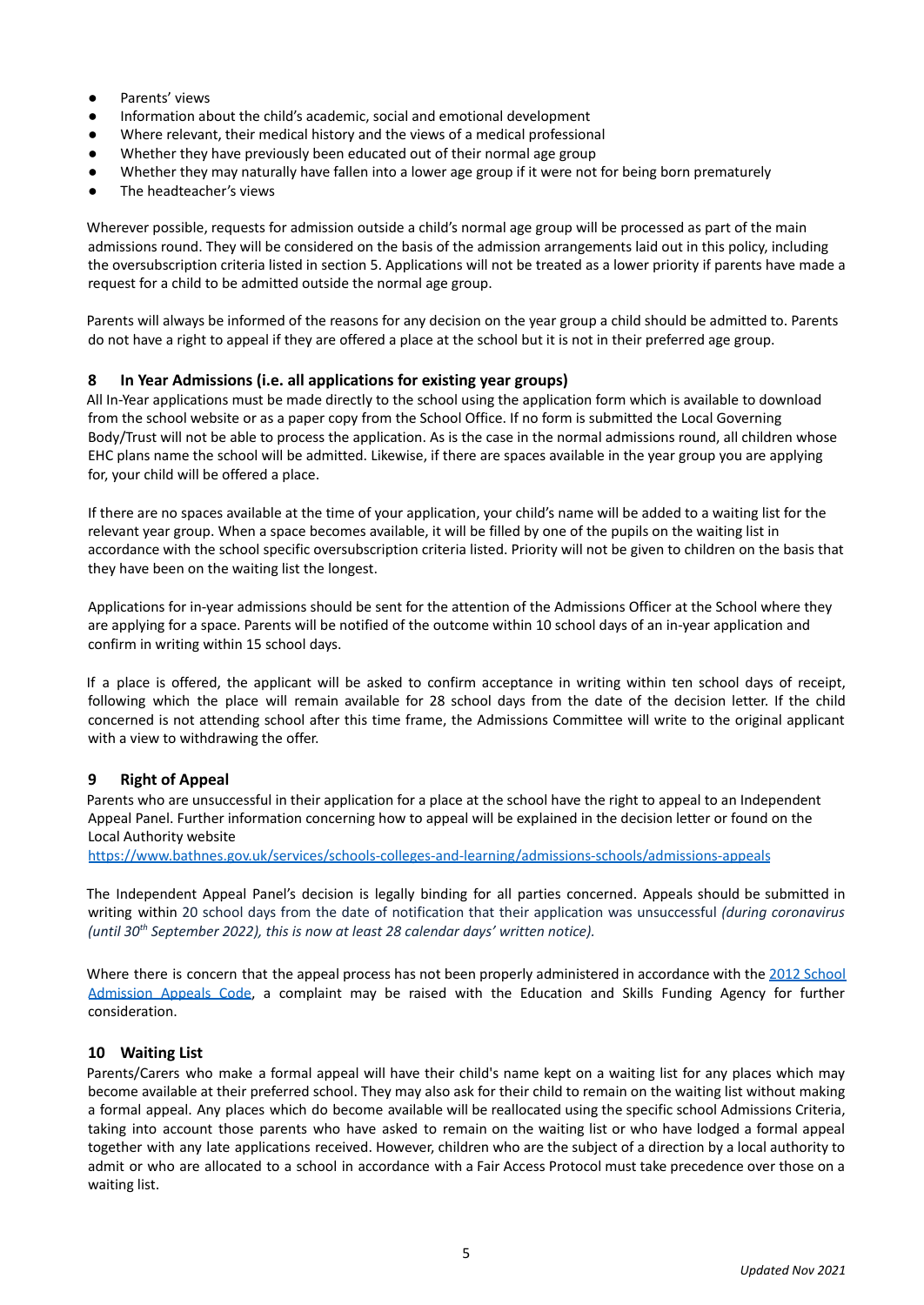Every effort will be made to contact applicants on the waiting list using the last contact details provided by the applicant, but, where a response to an offer has not been received within 10 school days, the offer will be withdrawn and the available place offered to the next child on the waiting list to qualify for the available place.

# **11 Multiple Applications**

Where parents share parental responsibility for a child but live separately, if two applications are received from the child's parents the LA/Local Governing Body/Trust will ask them to determine which application it should consider, and which application should be withdrawn. This is because the LA/Local Governing Body/Trust will offer only one school place to a child at any one time. If parents cannot agree they should resolve the issue through the court system for example to obtain a 'Specific Issues Order' which specifies which parent has responsibility to make decisions on school preferences. However, in the absence of any Order the application received from the parent who receives Child Benefit for the child will be the only one considered. Parents may be asked to provide supporting documentation confirming receipt of child benefit. Where the parents/carers are not entitled to Child Benefit the LA will ask for proof of the child's home address as held by the doctor's surgery at the point of application. The Trust or Bath & North East Somerset Council cannot become involved in disputes between parents/carers.

# **12 The Local Authority**

The Local Authority's annual admissions prospectus informs parents how to apply for a place at the school of their choice. Parents have a right to express their preference, but this does not, in itself, guarantee a place at that particular school. Application should be made on a form that can be obtained from the local Education Department, and should be returned by the date stipulated on that form. The authority will notify parents of the decision as soon as all the applications have been considered. Details of the scheme are available on their website [www.bathnes.gov.uk](http://www.bathnes.gov.uk) or by contacting them directly on the details as below:

| Team/Service:   | <b>Admissions &amp; Transport</b>   |
|-----------------|-------------------------------------|
| Telephone:      | 01225 394312                        |
| Fax:            | 01225 394296                        |
| Email:          | admissions transport@bathnes.gov.uk |
| Postal Address: | Admissions & Transport              |
|                 | Bath & North East Somerset Council  |
|                 | Lewis House                         |
|                 | <b>Manyers Street</b>               |
|                 | Bath                                |
|                 | BA1 1JG                             |



# **St John's Primary School – Admissions 2023/24**

| 1.0        | <b>General information</b> |
|------------|----------------------------|
| . .        | The.                       |
| <b>L.L</b> | School                     |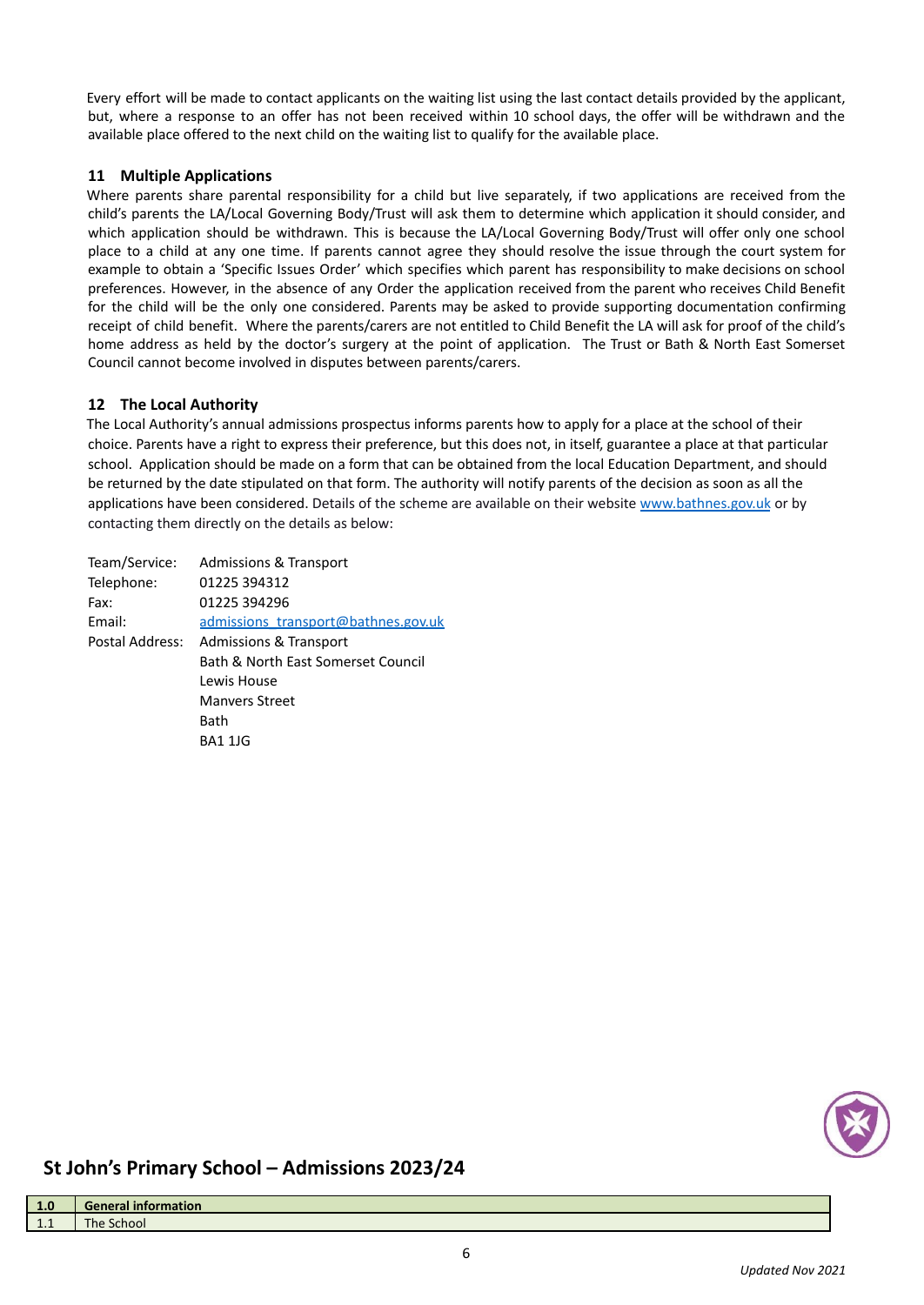|                   | St John's Church of England (CofE) Primary School provides an inclusive high quality education for all children, within a friendly<br>caring Christian environment. The governors and staff promote care, respect and responsibility and expect high standards in all<br>aspects of school life. Admission applications are welcomed on behalf of any child but are prioritised for siblings and children<br>living close to the school before those living further away (see section 2 - The Oversubscription Criteria)                                                           |  |  |
|-------------------|------------------------------------------------------------------------------------------------------------------------------------------------------------------------------------------------------------------------------------------------------------------------------------------------------------------------------------------------------------------------------------------------------------------------------------------------------------------------------------------------------------------------------------------------------------------------------------|--|--|
| 1.2               | Who can apply for a school place?                                                                                                                                                                                                                                                                                                                                                                                                                                                                                                                                                  |  |  |
|                   | A parent, registered carer, or other person/organisation that has responsibility for a child (referred to throughout this document<br>as 'the parent') may submit a school admission application on behalf of that child for any United Kingdom (UK) state funded<br>school.                                                                                                                                                                                                                                                                                                       |  |  |
| 1.3               | The child                                                                                                                                                                                                                                                                                                                                                                                                                                                                                                                                                                          |  |  |
|                   | Any child who resides within the United Kingdom (UK) has a right to access education at a UK state funded school from age four<br>onwards. The child must, at the time of applying for a school place, have European Economic Area Citizenship (this includes British<br>citizenship), or hold an appropriate Home Office Visa entitling him/her to reside in the UK.                                                                                                                                                                                                              |  |  |
| 2.0               | <b>The Oversubscription Criteria</b>                                                                                                                                                                                                                                                                                                                                                                                                                                                                                                                                               |  |  |
| 2.1               | Oversubscription                                                                                                                                                                                                                                                                                                                                                                                                                                                                                                                                                                   |  |  |
|                   | If there are more applications received at any one time than there are places available within the preferred year group<br>(oversubscription), the Admission Authority will consider every application received at that time against the oversubscription<br>criteria set out in section 2.2 of these Admission Arrangements. This will enable the Admission Authority to sort the applications<br>into ranked order and identify a priority for the offer of available places. The oversubscription criteria will also be applied when it<br>is necessary to rank a waiting list. |  |  |
| 2.2               | The Oversubscription Criteria                                                                                                                                                                                                                                                                                                                                                                                                                                                                                                                                                      |  |  |
|                   | Looked after child<br>1.<br>A 'looked after child' is a child who is (a) in the care of a Local Authority, or (b) being provided with<br>a.<br>accommodation by a Local Authority in the exercise of their social services functions, in England.<br>or<br>b.<br>A 'previously looked after child' is a child who was looked after (in England), but ceased to be so because they                                                                                                                                                                                                  |  |  |
|                   | were adopted, or became subject to a child arrangements or special guardianship order, as well as a child who<br>appears to the Trust Board to have been in state care outside of England care (i.e. in the care of or<br>accommodated by a public authority, religious organisation or any other provider whose sole/main purpose is<br>to benefit society), but ceased to be so as a result of being adopted.                                                                                                                                                                    |  |  |
|                   | 2.<br>Children who have a sibling attending St John's C of E Primary School at the time of application, who<br>will still be on roll at the time of admission and who lives at the same home address.<br>Children eligible to receive a Pupil Premium or Service Premium at the time of application.                                                                                                                                                                                                                                                                               |  |  |
|                   | Children who attend Next Steps Nursery which is part of St John's Primary School.<br>3.                                                                                                                                                                                                                                                                                                                                                                                                                                                                                            |  |  |
|                   | Children of permanent Staff who have been employed at St John's C of E Primary School on a permanent<br>4.<br>contract for at least two years prior to the submission of an admission application, or children of a newly<br>appointed teacher, appointed to satisfy a demonstrable skills shortage                                                                                                                                                                                                                                                                                |  |  |
|                   | 5.<br>Children who live closest to the school as measured in a direct line.                                                                                                                                                                                                                                                                                                                                                                                                                                                                                                        |  |  |
|                   | Note:<br>The Supplementary Information Form which is available on the school website or from the school office must be<br>completed and returned to confirm compliance with criterion 2.                                                                                                                                                                                                                                                                                                                                                                                           |  |  |
| 3.0               | <b>Key contact details</b>                                                                                                                                                                                                                                                                                                                                                                                                                                                                                                                                                         |  |  |
| <b>The School</b> | St John's Church of England (C of E) Primary School<br>Redfield Road, Midsomer Norton, Radstock, BA3 2JN                                                                                                                                                                                                                                                                                                                                                                                                                                                                           |  |  |
|                   | Tel: 01761 412019<br>School Office email: office@stiohnsmsn.co.uk                                                                                                                                                                                                                                                                                                                                                                                                                                                                                                                  |  |  |
|                   | Headteacher: Danielle West-Gaul<br>Chair of Admissions Committee: Mr. Steven Smith<br>School website: https://www.stjohnsmsn.co.uk/                                                                                                                                                                                                                                                                                                                                                                                                                                                |  |  |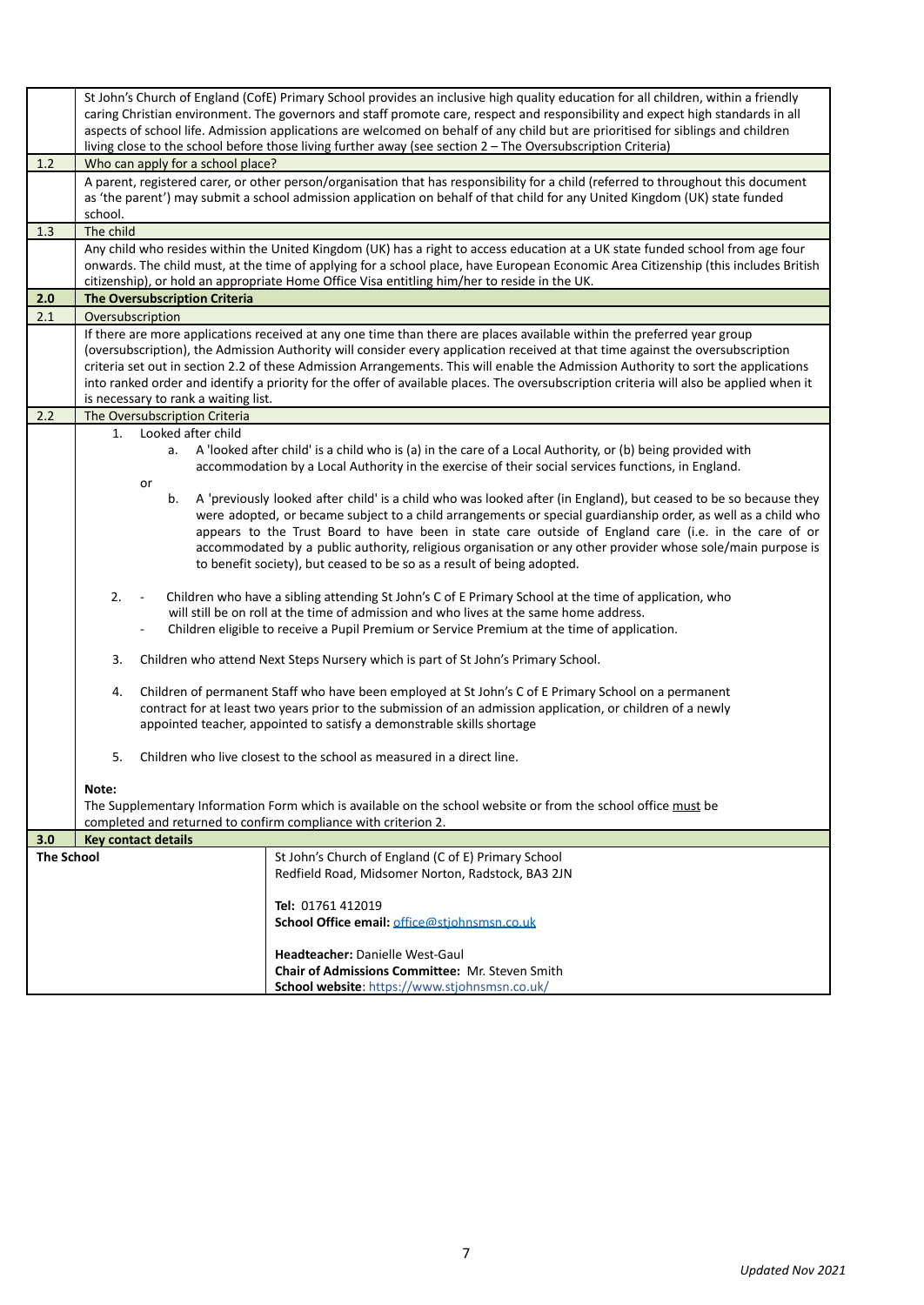

# **Supplementary Information Form Admissions to Reception Class 2023**

It is the parent's responsibility to ensure that the requirements, detailed in this Supplementary Information Form, are fully met prior to submission.

Please make sure this is completed and returned to the school by 11:59pm 15 January 2023 to be considered in the first round of allocations.

Please complete this form if you believe your child should be included in the following criteria:

**2.** Children eligible to receive a pupil or service premium at the time of application. You may be asked to provide independent confirmation to show your eligibility. Early Years Pupil Premium and Pupil Premium

To be eligible for Early Years Pupil Premium, the family will receive one or more of the following. Please tick all that apply to your child:

|                                                                                             | Please tick |
|---------------------------------------------------------------------------------------------|-------------|
| Income support                                                                              |             |
| Income based Jobseekers Allowance                                                           |             |
| Income related Employment and Support Allowance                                             |             |
| Support under part VI of the Immigration and Asylum Act 1999                                |             |
| Guaranteed element of State Pension Credit                                                  |             |
| Child Tax Credit, not receiving Working Tax Credit and annual gross income under<br>£16,190 |             |
| Working Tax Credit run-on                                                                   |             |
| Universal Credit                                                                            |             |

Service Premium

Г

This is for children whose parents are serving in the Armed Forces. It is paid to schools for those children who:

• have parent(s) who are currently serving in the UK regular armed forces;

• have parent(s) who served in the UK regular armed forces at any time in the last three years;

• have parent(s) who died serving in the UK regular armed forces and are in receipt of a pension under the Armed Forces Compensation Scheme or War Pension Scheme.

| Please tick if your child would be eligible for Service Premium |  |  |
|-----------------------------------------------------------------|--|--|
|                                                                 |  |  |
| Child's details                                                 |  |  |
| First name (s)                                                  |  |  |
| Last name                                                       |  |  |
| Date of birth                                                   |  |  |